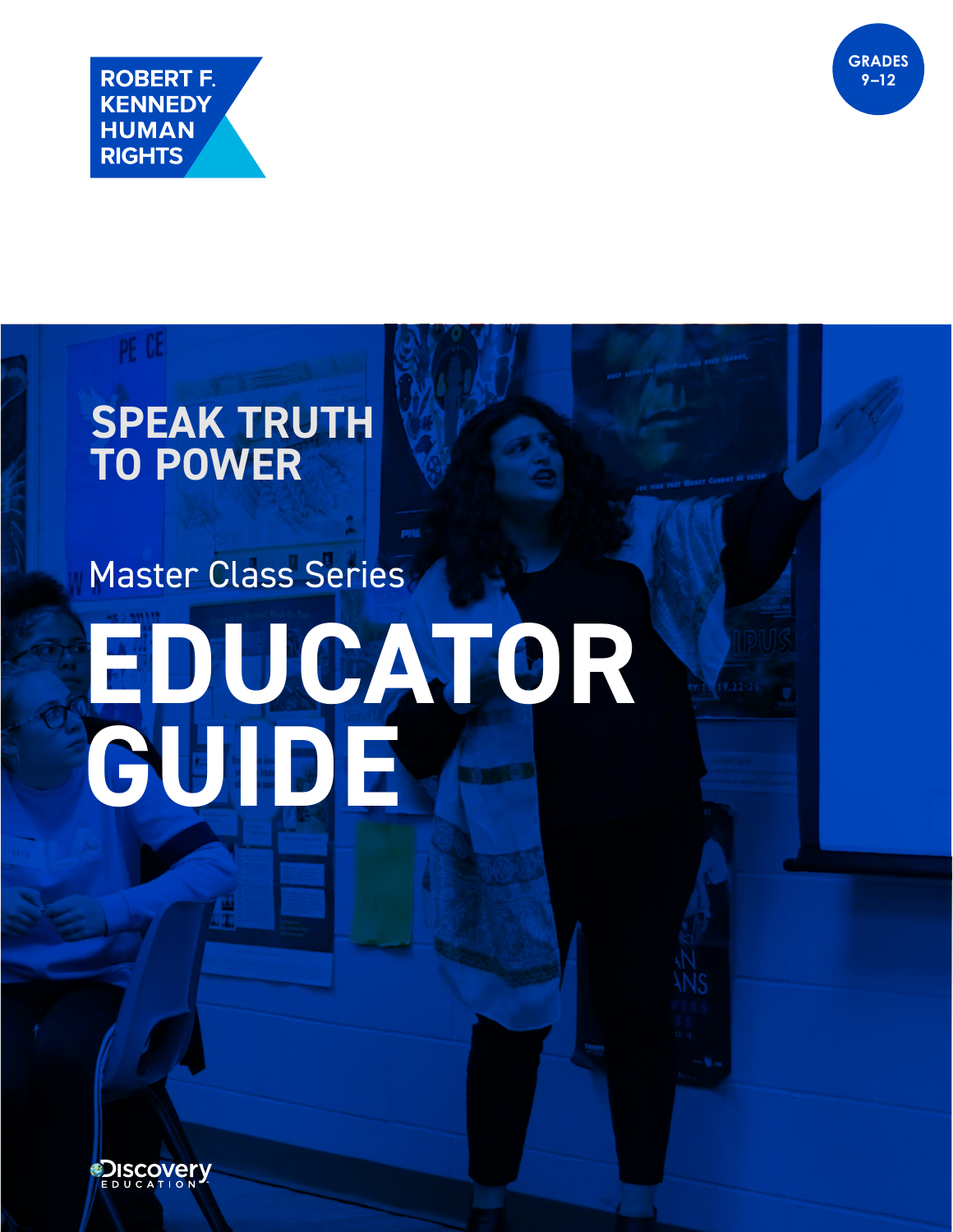

# **INTRODUCTION**

This collection of 5 Master Class videos is designed to inform educators about how they can use the Speak Truth to Power educational resources to improve their teaching practice. The collection features five educators, who teach in high schools and at a university, discussing why human rights education is a critically important component of 21<sup>st</sup> century education. They demonstrate how they use Speak Truth to Power lessons and related resources to help their students develop empathy and connect to the experiences of people around the world.

While the featured educators are all experienced at incorporating human rights education in their classes, the Speak Truth to Power educational resources are designed for teachers with varying levels of experience, including ones who are interested in teaching about human rights for the first time. The Master Class videos can be used by individual educators to spark ideas and also be incorporated into group professional development activities.

In addition to the Master Class videos, Speak Truth to Power in School offers the following resources:

- [Virtual Field Trip:](https://www.speaktruthtopowerinschool.com/vft) This experience features Kerry Kennedy, daughter of Robert F. Kennedy and president of RFK Human Rights, hosting a conversation with established and rising human rights defenders.
- [Interactive Defenders Map:](https://www.speaktruthtopowerinschool.com/sites/default/files/interactive-map/) An interactive defenders map allows students to explore universal human rights issues through the experiences of defenders around the globe.

• [Video Vignettes & Classroom Activities:](https://www.speaktruthtopowerinschool.com/classroom-resources#defenders) Students can watch the stories of three human rights defenders— Ka Hsaw Wa, Sonita Alizadeh, and Marian Wright Edelman—and hear about their passion and work in their own words. Each video vignette is accompanied by a classroom activity that invites students to learn more about these defenders' work and consider how they can become human rights defenders. Three additional classroom activities investigate the lives and work of His Holiness the 14th Dalai Lama, Gabor Gombos, and Loune Viaud.

## **OBJECTIVES**

- Explain why it is valuable to integrate human rights education across disciplines;
- Illustrate how educators use Speak Truth to Power resources to help students learn about human rights defenders and understand how they can defend their and other's universal human rights;
- Inspire educators to consider how they can incorporate human rights education in their own professional practice.

### **MATERIALS**

- [Speak Truth to Power Master Class videos](https://www.speaktruthtopowerinschool.com/educator-resources)
- Computer(s) with Internet access
- Chart paper, if using the videos as part of professional development activities (optional)

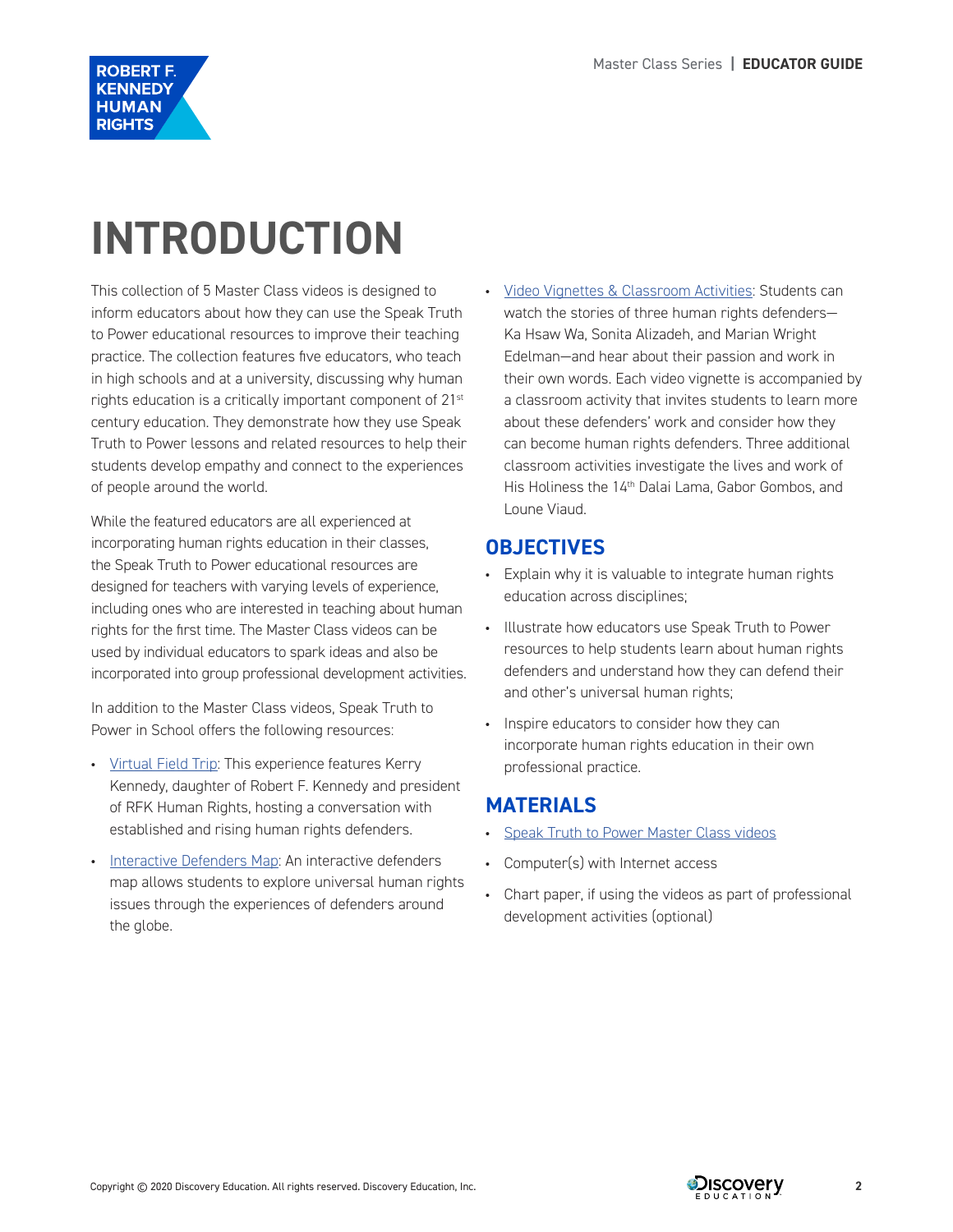

# **VIDEO OVERVIEWS** | ESTELLA OWIOMAHA-CHURCH

*"Making sure that human rights is in the classroom is really about treating every student like a human being and honoring every part of who they are."*

#### **Featured Educator**

Estella Owoimaha-Church teaches English and Theater at Hawthorne High School in South Los Angeles, California. She was first introduced to Speak Truth to Power in 2012 at a performance of "Speak Truth to Power: Voices from Beyond the Dark," a play by Laurence Olivier Award-winning playwright Ariel Dorfman. Estella has produced the play several times at her school, regularly incorporates defender stories in her classes, and trains other educators and artists in her community to promote human rights education and social justice. In 2017, Estella was named a Varkey Foundation Global Teacher Prize Finalist. She holds an M.A. in Education from Loyola Marymount University and a B.A. in African-American Studies from California State University, Northridge.

#### **How and Why She Uses Speak Truth to Power in the Classroom**

Estella Owoimaha-Church is committed to providing "mirrors and windows" for her students in her classes. Mirrors allow students to see themselves in what they study; windows allow an authentic way of viewing other people and being introduced to other perspectives and world views. When Owoimaha-Church finds that a lesson or unit lacks mirrors and windows, she incorporates the story of a human rights defender from the Speak Truth to Power collection. She has found that her students connect most to the lessons and stories about young people; her students' favorite defender is Malala Yousefzai, a Pakistani activist for female education and the youngest Nobel Prize laureate.

#### **Owoimaha-Church's classes follow the rules of improv comedy**

1) Don't Deny, 2) Watch Each Other's Back, 3) Make Each Other Look Good. Students support each other as they learn about human rights abuses and defenders. Though the defenders' personal stories can, at times, trigger past trauma and pain in students, they ultimately inspire students to make a difference in the world.

# **QUESTIONS TO CONSIDER/DISCUSS**

- Do you provide "mirrors and windows" in your curricula? If so, how? If not, how can you develop opportunities for students to see themselves and connect to others' experiences in their learning?
- What classroom rules or procedures do you have in place to encourage students to support each other's emotions and learning? What rules or procedures can you put in place to make students feel respected and supported?
- Where in your curriculum could you incorporate the stories of human rights defenders?

#### **Related Resources**

- [Malala Yousefzai Biography:](https://www.speaktruthtopowerinschool.com/defenders-map/malala-yousafzai) This brief biography describes Malala Yousefzai's work as a human rights defender and includes links to learn more about Yousefzai's work and literacy rates in the U.S.
- ["Speak Truth to Power: Voices from Beyond the Dark"](https://rfkhumanrights.org/work/teaching-human-rights/the-play) a play for ten actors that features monologues by human rights defenders and evangelists of evil who embody fear, repression, and indifference. The play illustrates how the defenders evolve from victims of oppression to speaking truth to power.

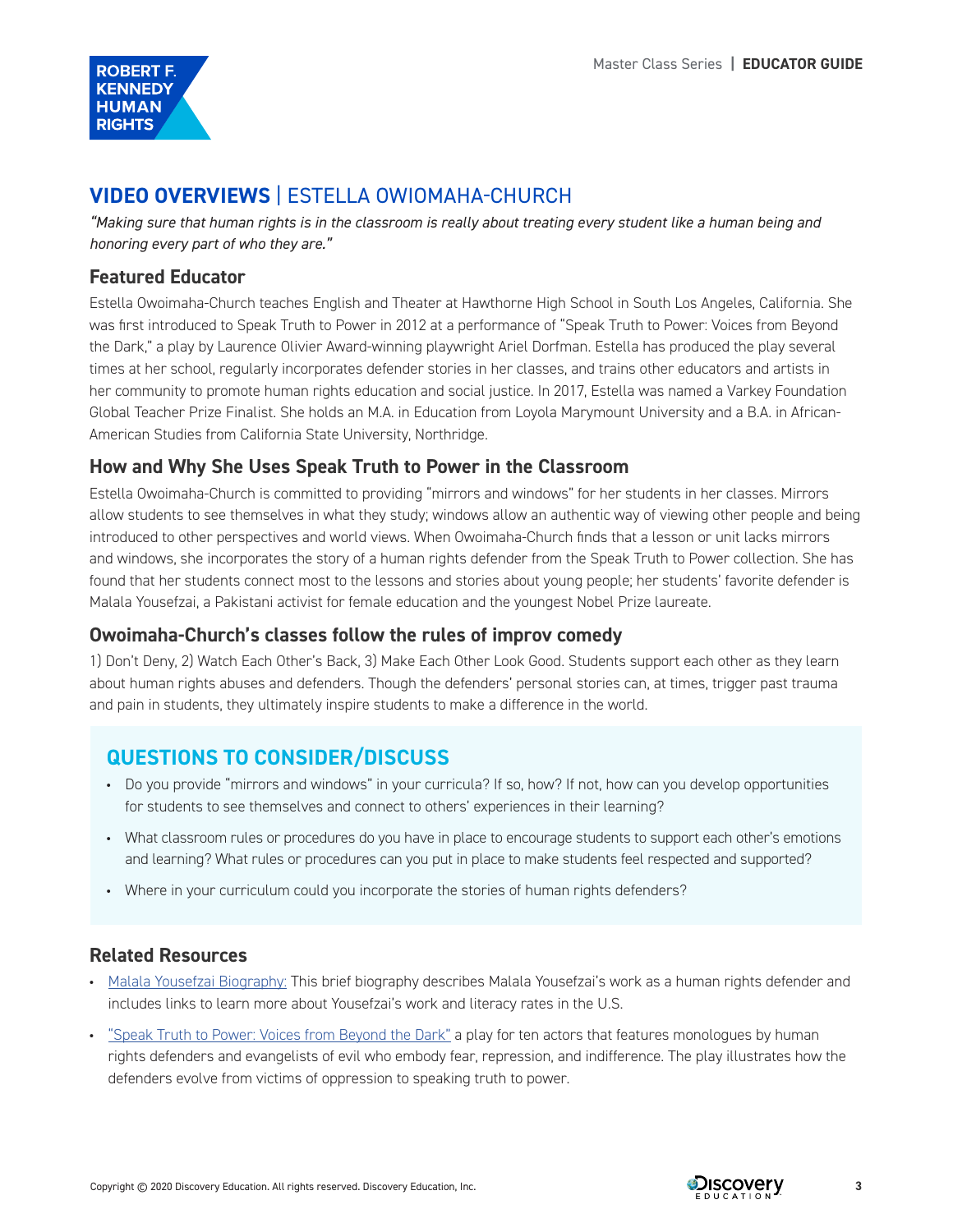

# **VIDEO OVERVIEWS** | CHRISTOPHER BUCKLEY

*"Teaching human rights is not a political conversation, it's a human conversation."*

#### **Featured Educator**

Christopher Buckley is a Social Studies & Human Rights Educator at Brookfield High School in Brookfield, Connecticut. He is in his second decade of teaching and credits the Speak Truth to Power curriculum with helping to make his classroom more engaging and applicable to students.

Buckley participated in one of the early Speak Truth to Power Teacher Training Workshops held in Washington, DC and now serves as a STTP Lead Educator in Connecticut and New York. He has led teacher trainings for both pre-service and veteran teachers at the Thomas J. Dodd Center at the University of Connecticut. He has also presented about STTP and Human Rights Education at the Annual Conference for the National Council for Social Studies in Boston and New Orleans and is scheduled to present at the 100<sup>th</sup> annual conference in Washington, DC in 2020.

#### **How and Why He Uses Speak Truth to Power in the Classroom**

Christopher Buckley's curriculum is designed in alignment with the College, Career, and Civic Life (C3) Framework for Social Studies State Standards from the National Council for the Social Studies. He believes that this framework helps students understand the purpose of their studies and teaches students how to be active and engaged citizens as well as good professionals who treat people with respect.

Buckley uses Speak Truth to Power in his classroom because his students connect to the profiles of people who are actively defending human rights today. One group of students was able to email and Skype with Kailash Satyarthi, an Indian human rights defender who has campaigned against child labor in India and elsewhere and advocated for the universal right to education. Buckley believes that the STTP resources help students understand their human rights and how to defend them and challenge students to consider how their actions impact others. In addition, they provide students a wide lens for their world view to help them make up their minds about what is important to them.

## **QUESTIONS TO CONSIDER/DISCUSS**

- How are you preparing students to be active and engaged citizens? How are you preparing them to treat others with respect?
- How can you design your curriculum to help students expand their world view? How can you challenge students to consider the consequences of their actions?
- How can you use technology or other means to help students connect to human rights defenders to make their learning engaging and relevant?

#### **Related Resources:**

- [Kailash Satyarthi Biography](https://www.speaktruthtopowerinschool.com/defenders-map/kailash-satyarthi): This brief biography describes Kailash Satyarthi's work as a human rights defender and includes links to learn more about global slavery and the Global Campaign for Education.
- [C3 Standards](https://www.socialstudies.org/c3) were designed through a three-year, state-led collaborative effort to: "a) enhance the rigor of the social studies disciplines; b) build critical thinking, problem solving, and participatory skills to become engaged citizens; and c) align academic programs to the Common Core State Standards for English Language Arts and Literacy in History/ Social Studies."

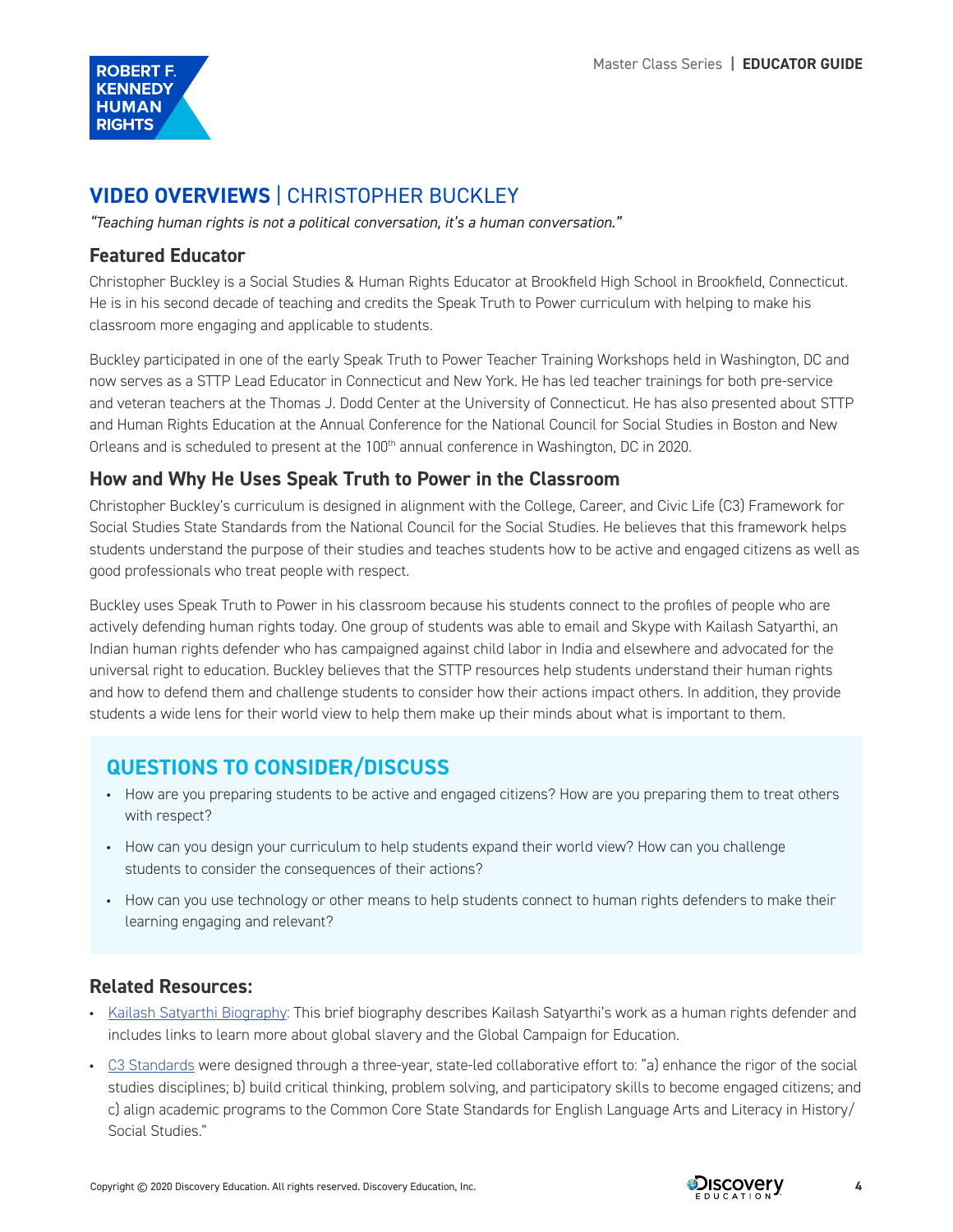

• [Robert F. Kennedy "Ripple of Hope" speech](https://www.jfklibrary.org/learn/about-jfk/the-kennedy-family/robert-f-kennedy/robert-f-kennedy-speeches/day-of-affirmation-address-university-of-capetown-capetown-south-africa-june-6-1966), formerly called the Day of Affirmation Address, was delivered at the University of Capetown in Capetown, South Africa on June 6, 1966. Some consider it to be RFK's greatest speech. In it, Kennedy stated, "Each time a man stands up for an ideal, or acts to improve the lot of others, or strikes out against injustice, he sends forth a tiny ripple of hope, and crossing each other from a million different centers of energy and daring, those ripples build a current which can sweep down the mightiest walls of oppression and resistance."

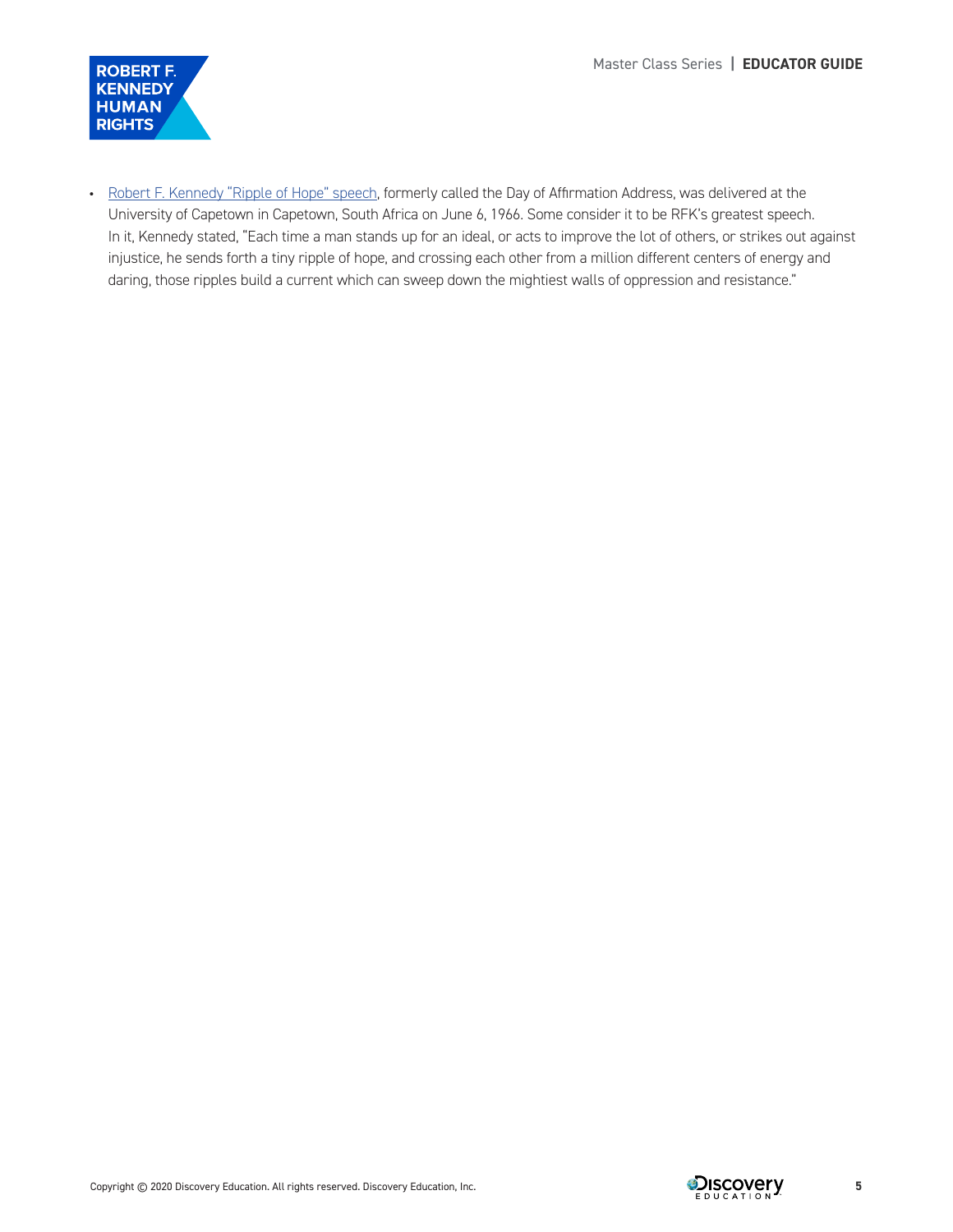

# **VIDEO OVERVIEWS** | ROBIN DELUCA ACCONI

*"Social work is a human rights profession; we're trained to go out there and be human rights defenders."*

#### **Featured Educator**

Dr. Robin DeLuca Acconi is Assistant Dean of Student Services at the School of Social Welfare, Stony Brook University. She has been a social worker since 1999. In 2015, DeLuca Acconi was named Social Worker of the Year by National Association of Social Workers, New York State Chapter, Suffolk Division. She has presented at numerous conferences and served for ten years on the Fair Trade and Civil and Human Rights Committee for the New York State United Teachers. DeLuca Acconi works with Robert F. Kennedy Human Rights as a trainer and researcher.

#### **How and Why She Uses Speak Truth to Power in the Classroom**

DeLuca Acconi uses Speak Truth to Power resources to teach graduate students in the Master's of Social Work program about the 5 competencies of Social Emotional Learning (SEL), which include: Self-Awareness, Social Awareness, Self-Management, Responsible Decision Making, and Relationship Skills. She believes that these skills are critical for students to thrive in the workplace, in schools, and at many different levels throughout society. In DeLuca Acconi's view, educators cannot simply tell students how to behave; instead, they must give students the skills to behave well.

DeLuca Acconi appreciates the Speak Truth to Power resources because each defender's story is connected to the right they are defending. She uses the STTP resources to focus on specific defenders and the skills needed to defend specific human rights. DeLuca Acconi asks students to pick a defender whose story speaks to them and to examine how the defender exhibits the 5 SEL competencies and what skills the defender needed to be successful. Her goal is to awaken students to have an understanding and an empathy for other people's experiences. She often shares a favorite quote by Eleanor Roosevelt to help students consider their own role in defending human rights: "Where, after all, do universal human rights begin? In small places, close to home—so close and so small that they cannot be seen on any maps of the world."

# **QUESTIONS TO CONSIDER/DISCUSS**

- Why are the 5 competencies of Social Emotional Learning important?
- Does your curriculum focus on the 5 competencies of Social Emotional Learning? If so, how? If not, how can you adapt your curriculum to help students develop these critical skills?
- How can you help your students develop empathy?

#### **Related Resources:**

- [Human Rights Defender Biographies:](https://www.speaktruthtopowerinschool.com/defenders-map) A collection of 20 brief biographies of human rights defenders working around the globe on a wide range of issues including childhood marriage, education, environmental protection, indigenous rights, LGBTQ rights, public health, religious freedom, social justice, violence against women, and workers' rights.
- [Virtual Field Trip Companion Activity](https://www.speaktruthtopowerinschool.com/sites/default/files/activities/RFK-VFT-Activity.pdf): In this introductory activity, students work in jigsaw groups to build awareness and understanding of the Articles in the Universal Declaration of Human Rights.
- The [Core Competencies of SEL](https://casel.org/core-competencies/) were developed by the Collaborative for Academic, Social, and Emotional Learning (CASEL) promotes intrapersonal, interpersonal, and cognitive competence. The competencies can be taught in many ways across many settings. Educators and researchers are actively exploring ways to effectively assess these competencies.

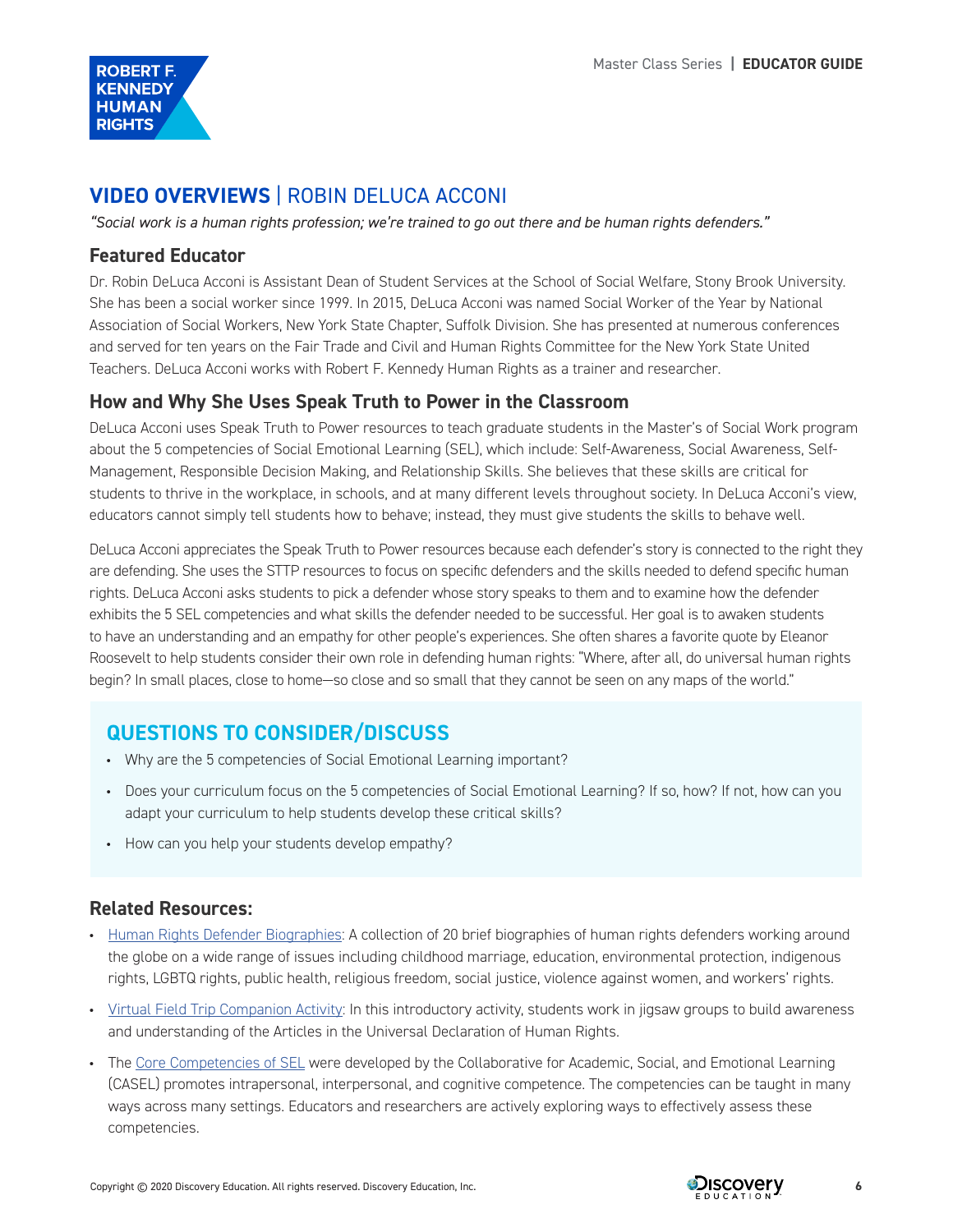

# **VIDEO OVERVIEWS** | MICHELLE HADDIX

*"When you are a teacher, you are a human rights defender, and every day [you're] working with children to not only educate them on their own human rights…but also how they can defend the rights for every person in the room, every human that they come into contact with."* 

#### **Featured Educator**

Michelle Haddix teaches Advanced Placement U.S. History and Human Geography at Herron High School in Indianapolis, Indiana. She holds a B.S. in Social Studies Secondary Education and an M.A. in Urban Education from Indiana University —Purdue University Indianapolis. Haddix says that she teaches because "'an educated citizenry is a vital requisite for our survival as a free people.' With growth of our community as a nation, Civic Education becomes increasingly important. I teach to engage students in the political realm with a clear understanding of our nation's past."

#### **How and Why She Uses Speak Truth to Power in the Classroom:**

Michelle Haddix focuses on addressing 21<sup>st</sup> century skills through her curriculum, because she believes every student needs to be able to communicate, read and identify arguments, think critically, collaborate, and make decisions that advance ideas and innovate. She finds that Speak Truth to Power enables her to teach 21<sup>st</sup> century skills in a way that entices students and gets them excited about the challenges we face in the world. She feels that incorporating human rights in her classes is critical because, "if we don't consider human rights when we consider history, then we're not really considering injustices from the past so we can change them."

Haddix appreciates that Speak Truth to Power "puts students in the driver's seat for solving some of these modern day issues in a way where they're working with community members, they're working with one another, they're learning about people that are different from them, and they're hearing the stories of people that are making really big changes across the globe." She also values the way in which STTP resources challenge students to problem solve and empathize with people who are in situations they have never experienced. In Haddix's view, STTP resources demonstrate respect for educators as professionals and allow them to integrate human rights into whatever curriculum they're teaching.

In her video, Haddix visits the Landmark for Peace Memorial, a monument close to her school that was dedicated by former President Bill Clinton in 1995 to honor both Dr. Martin Luther King, Jr. and the late Mr. Kennedy for their contributions to our nation. In 1968, Robert F. Kennedy visited the park where the memorial is located. His initial goal was to campaign for the presidency, but instead he had to deliver the news of Dr. King's assassination.

# **QUESTIONS TO CONSIDER/DISCUSS**

- Do you believe that history courses should include attention to human rights? Why or why not?
- How can you use human rights education to help your students develop 21st century skills?
- Is there a local monument or other site you can incorporate into your curriculum to teach students about human rights?

#### **Related Resources**

- [Sonita Alidazeh Classroom Activity](https://www.speaktruthtopowerinschool.com/sites/default/files/activities/video_vignette-Sonita.pdf): This activity encourages students to find ways to put their artistic talents to use as human rights defenders.
- [Gabor Gombos Classroom Activity:](https://www.speaktruthtopowerinschool.com/themes/rfk/prod/img/RFK-Classroom-Activity-Gabor_Gombos.pdf) In this activity, students evaluate the role the U.S. news media plays in stigmatizing mental illness and take action to become mental health advocates.

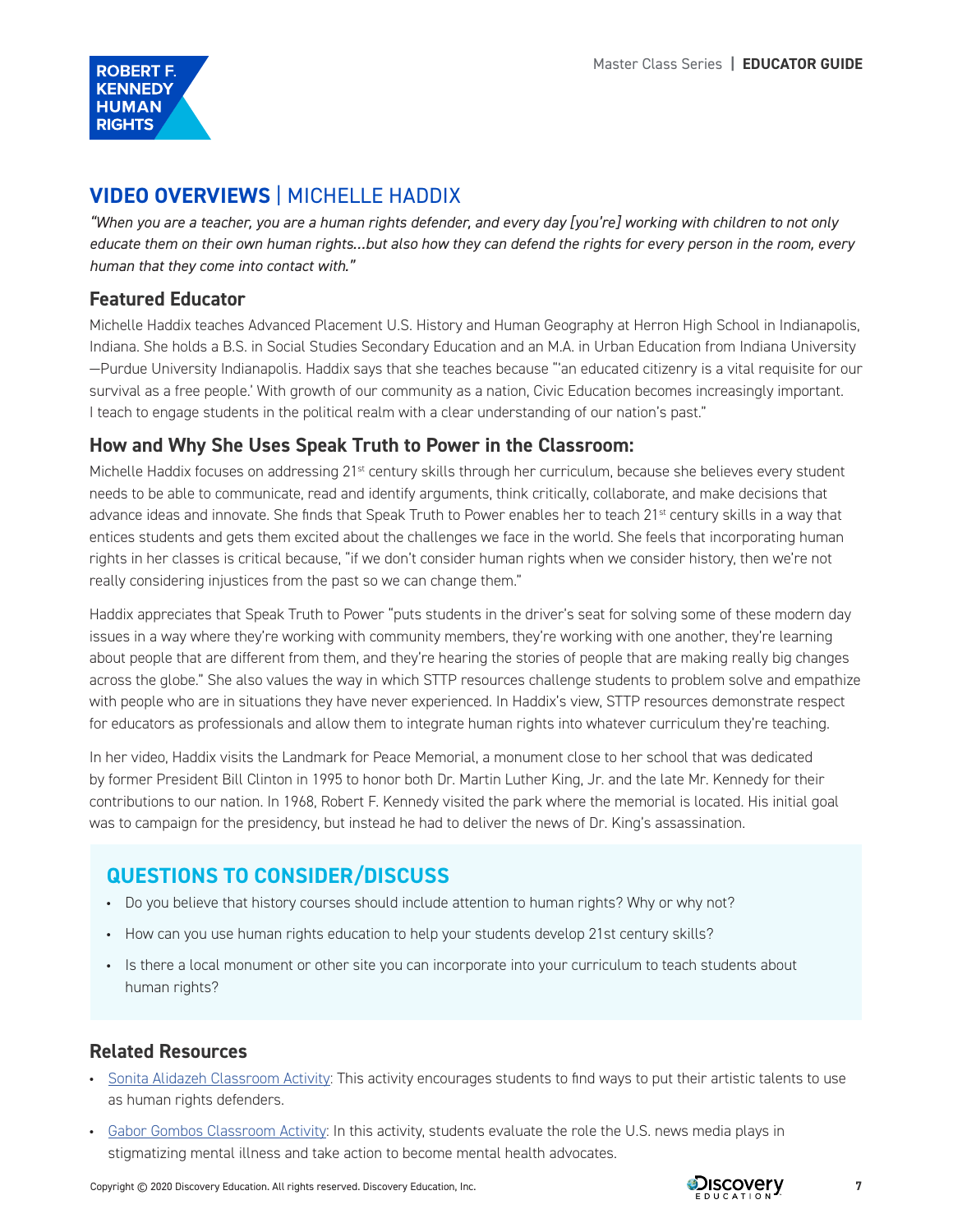

- [Loune Viaud Classroom Activity:](https://www.speaktruthtopowerinschool.com/themes/rfk/prod/img/RFK-Classroom-Activity-Loune_Viaud.pdf) In this activity, students research health care issues affecting women and children in the U.S. or abroad and develop action plans.
- Marian Wright Edelman Classroom Activity: This activity engages students in researching strategies for addressing inequality in education and challenges them to consider steps they can take to advocate for educational equality for all.
- The Partnership for 21<sup>st</sup> Century Skills' Frameworks for 21<sup>st</sup> Century Learning were developed with input from teachers, education experts, and business leaders to define and illustrate the skills and knowledge students need to succeed in work and life, as well as the support systems necessary for 21<sup>st</sup> century learning outcomes.

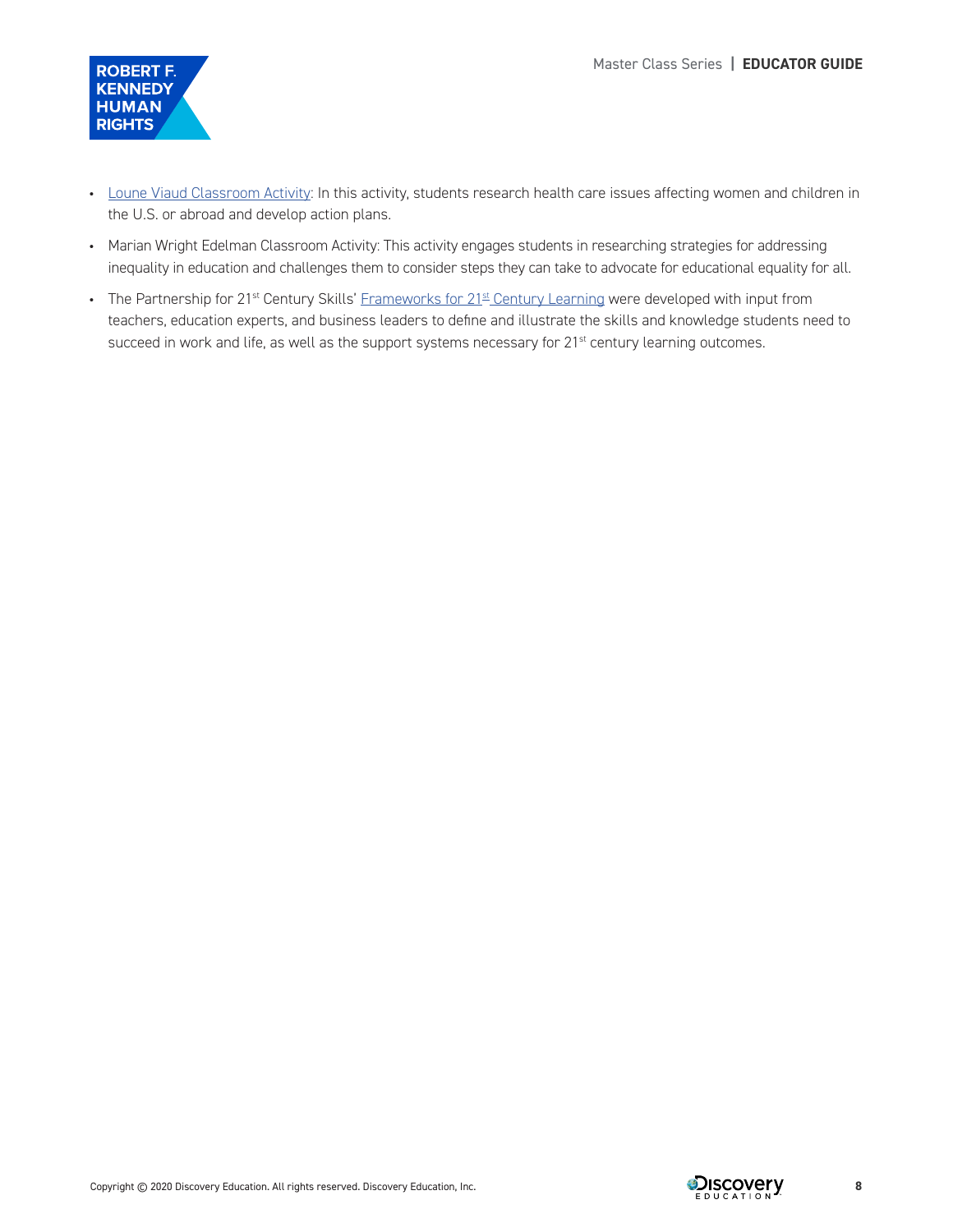

# **VIDEO OVERVIEWS** | MONA AL-HAYANI

*"Teaching human rights in the classroom is the basis for all other academic learning. It is a rock that we can step on in order to look at all of the issues that we have to teach our students, no matter which subject area we teach."*

#### **Featured Educator**

Mona Al-Hayani is a history teacher at Toledo Early College High School in Toledo, Ohio. She was named the 2019 Ohio Teacher of the Year for her work in and outside of the classroom on behalf of public education. She is the vice president of the Toledo Federation of Teachers and serves as the Federation's Director of Human Trafficking and Social Justice Issues. Al-Hayani holds a Bachelor's in sociology and a Master's in secondary education from the University of Toledo. She also earned her National Board for Professional Teaching Standards certification.

A two-time U.S. Department of Education Fulbright-Hays awardee, Al-Hayani has traveled around the globe as a teacher leader and researcher. Al-Hayani believes that being an active participant in the democratic process is a responsibility, one that ensures equal rights and an informed citizenry. She encourages her students to practice civic responsibility to gain greater understanding of the curriculum and the world around them.

#### **How and Why She Uses Speak Truth to Power in the Classroom**

Mona Al-Hayani believes that it's critical for teachers to tailor lessons such that they allow students to use what they're learning in their everyday lives. Teachers' role goes beyond helping students learn material or pass a test; they are responsible for building students' character. She wants students to apply what they learn in the classroom to how they treat others and approach societal issues. Al-Hayani encourages her students to express their beliefs on issues they face, supporting their ideas with facts, because she wants them to learn that their voices really do matter.

Al-Hayani was introduced to Speak Truth to Power through her work with the American Federation of Teachers. She got permission from her school district to incorporate the human rights video contest into the National Honors Society curriculum that she uses. When helping students prepare their submissions, she focuses on the biographies of the human rights defenders so that students can start to see who a human defender really is. By looking at the strengths, passion and power of the defenders, students can make connections to their own lives, become inspired, and understand that they can also be human rights defenders.

Al-Hayani believes that educators are responsible for making cross-curricular ties that help students "connect the dots," because this helps students understand, appreciate, and internalize what they're learning. She appreciates that STTP transfers to all disciplines and allows students to focus on what they're interested in. For example, if student are interested in science, they can choose a defender who's dealing with the environment or climate change.

# **QUESTIONS TO CONSIDER/DISCUSS**

- Do you believe that history courses should include attention to human rights? Why or why not?
- How can you use human rights education to help your students develop  $21^{st}$  century skills?
- Is there a local monument or other site you can incorporate into your curriculum to teach students about human rights?